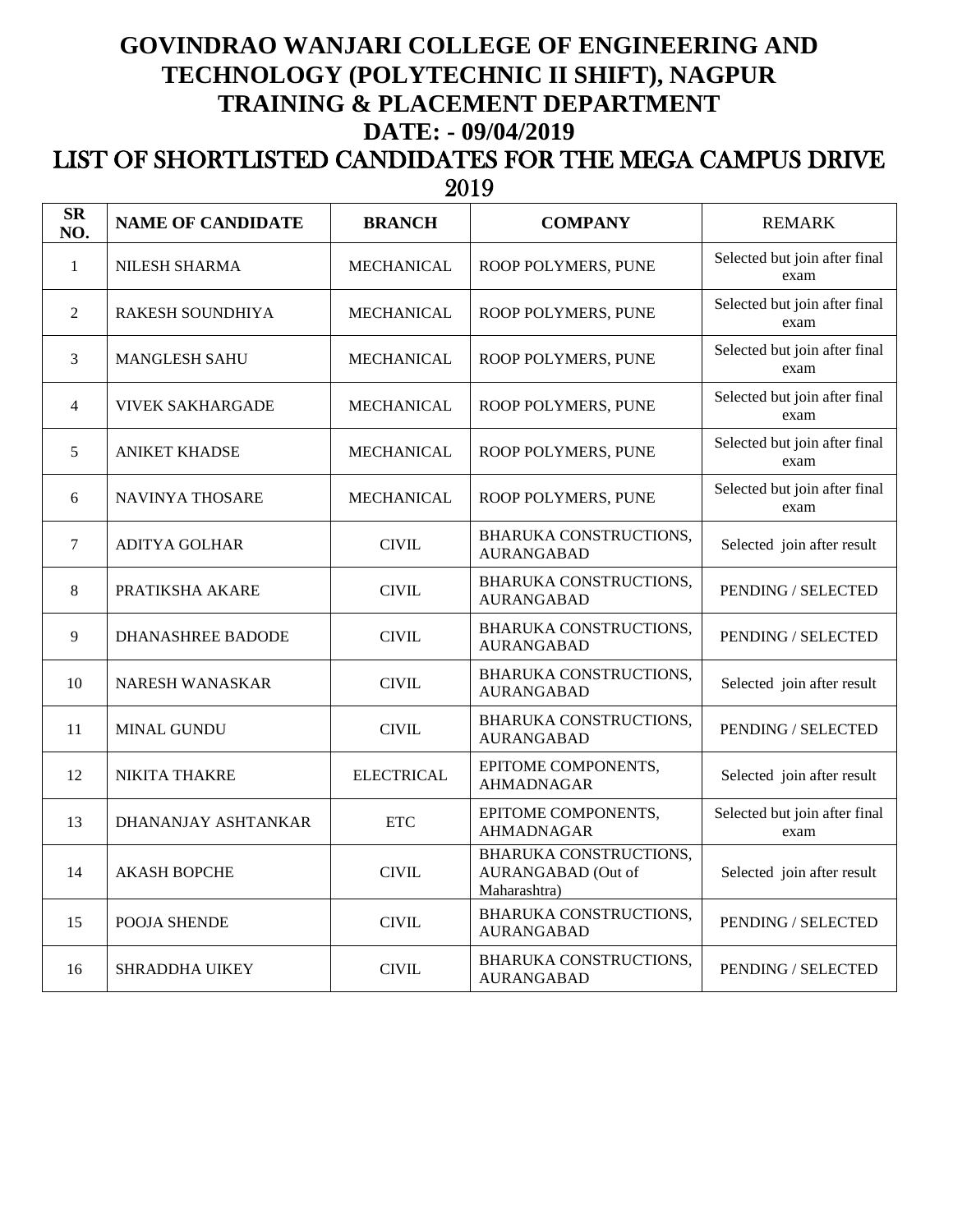| 17 | AISHWARYA DONGRE                     | <b>CIVIL</b>      | <b>BHARUKA CONSTRUCTIONS,</b><br><b>AURANGABAD</b> | PENDING / SELECTED                             |
|----|--------------------------------------|-------------------|----------------------------------------------------|------------------------------------------------|
| 18 | HARSHITA BHUJADE                     | <b>CIVIL</b>      | BHARUKA CONSTRUCTIONS,<br><b>AURANGABAD</b>        | PENDING / SELECTED                             |
| 19 | MINAKSHI BHIOGADE                    | <b>CIVIL</b>      | <b>BHARUKA CONSTRUCTIONS,</b><br><b>AURANGABAD</b> | PENDING / SELECTED                             |
| 20 | PRANALI GHONGE                       | <b>CIVIL</b>      | BHARUKA CONSTRUCTIONS,<br><b>AURANGABAD</b>        | PENDING / SELECTED                             |
| 21 | <b>AKSHAY PAWAR</b>                  | <b>CIVIL</b>      | <b>BHARUKA CONSTRUCTIONS,</b><br><b>AURANGABAD</b> | Selected join after result                     |
| 22 | <b>AMOL DHABALE</b>                  | <b>CIVIL</b>      | BHARUKA CONSTRUCTIONS,<br><b>AURANGABAD</b>        | Selected join after result                     |
| 23 | <b>ANKIT DHANDE</b>                  | <b>CIVIL</b>      | BHARUKA CONSTRUCTIONS,<br><b>AURANGABAD</b>        | Selected join after result                     |
| 24 | <b>ASHISH WASAKE</b>                 | <b>CIVIL</b>      | BHARUKA CONSTRUCTIONS,<br><b>AURANGABAD</b>        | Selected join after result                     |
| 25 | <b>SAGAR SHINDE</b>                  | <b>CIVIL</b>      | BHARUKA CONSTRUCTIONS,<br><b>AURANGABAD</b>        | Selected join after result                     |
| 26 | <b>SANDIP NAGFASE</b>                | <b>CIVIL</b>      | BHARUKA CONSTRUCTIONS,<br><b>AURANGABAD</b>        | Selected join after result                     |
| 27 | <b>ADITYA V. BHONGALE</b>            | <b>ELECTRICAL</b> | EPITOM COM COMPONENTS<br>P LTD                     | Selected but join after final<br>exam          |
| 28 | SHARVARI D. BHAJBHUJE                | <b>ELECTRICAL</b> | EPITOM COM COMPONENTS<br>P LTD                     | Selected but join after final<br>exam          |
| 29 | <b>RITESH S. BORKAR</b>              | <b>ELECTRICAL</b> | EPITOM COM COMPONENTS<br>P LTD                     | Selected but join after final<br>exam          |
| 30 | RAZA NABA RAZA TAHSIN<br><b>RAZA</b> | <b>ELECTRICAL</b> | EPITOM COM COMPONENTS<br>P LTD                     | Selected but join after final<br>exam          |
| 31 | NAMAN P. KAMBLE                      | <b>ELECTRICAL</b> | EPITOM COM COMPONENTS<br>PLTD                      | Selected but join after final<br>exam          |
| 32 | RUSHIKESH C. DHUMNE                  | <b>ELECTRICAL</b> | EPITOM COM COMPONENTS<br>P LTD                     | Selected but join after final<br>exam          |
| 33 | AARATI R. YADAV                      | <b>ELECTRICAL</b> | EPITOM COM COMPONENTS<br>P LTD                     | Selected but join after final<br><b>RESULT</b> |
| 34 | <b>MONALI R. AAGE</b>                | <b>ELECTRICAL</b> | EPITOM COM COMPONENTS<br>PLTD                      | Selected but join after final<br><b>RESULT</b> |
| 35 | RAKESH M. RAJURKAR                   | <b>ELECTRICAL</b> | <b>EPITOM COM COMPONENTS</b><br>PLTD               | Selected but join after final<br><b>RESULT</b> |
| 36 | APARNA S. BHAJBHUJE                  | <b>ELECTRICAL</b> | EPITOM COM COMPONENTS<br>PLTD                      | Selected but join after final<br><b>RESULT</b> |
| 37 | PALLAVI SAHARE                       | <b>ELECTRICAL</b> | EPITOM COM COMPONENTS<br>P LTD                     | Selected but join after final<br><b>RESULT</b> |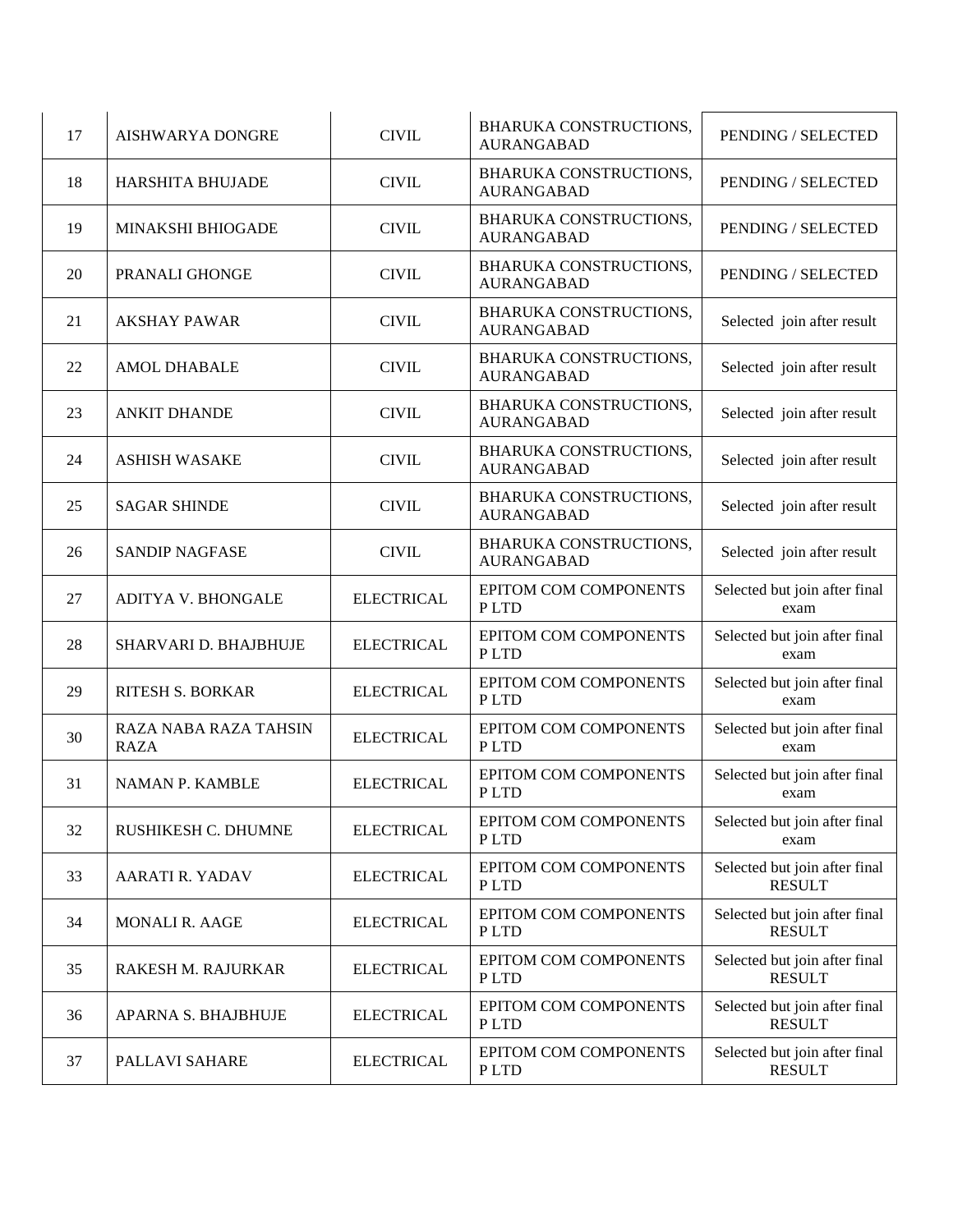| 38 | PRIYANKA MOHITKAR       | <b>ELECTRICAL</b> | <b>EPITOM COM COMPONENTS</b><br>P LTD | Selected but join after final<br><b>RESULT</b> |
|----|-------------------------|-------------------|---------------------------------------|------------------------------------------------|
| 39 | <b>RUTUJA PUND</b>      | <b>ELECTRICAL</b> | <b>EPITOM COM COMPONENTS</b><br>PLTD  | Selected but join after final<br><b>RESULT</b> |
| 40 | <b>AJINKYA BANSOD</b>   | <b>ELECTRICAL</b> | <b>EPITOM COM COMPONENTS</b><br>PLTD  | Selected but join after final<br>exam          |
| 41 | <b>MAYUR DHONE</b>      | <b>ELECTRICAL</b> | <b>EPITOM COM COMPONENTS</b><br>PLTD  | Selected but join after final<br>exam          |
| 42 | NIKHIL DOHALE           | <b>ELECTRICAL</b> | EPITOM COM COMPONENTS<br>PLTD         | Selected but join after final<br>exam          |
| 43 | NILESH NAGDEOTE         | <b>ELECTRICAL</b> | EPITOM COM COMPONENTS<br>P LTD        | Selected but join after final<br>exam          |
| 44 | ANIL G. MASKARE         | MECHANICAL        | ROOP POLYMERS, PUNE                   | Selected but join after final<br>exam          |
| 45 | DEEPAK N. SAHU          | <b>MECHANICAL</b> | <b>SANJEEV AUTO PARTS</b>             | Selected but join after final<br>exam          |
| 46 | <b>KARTIK N. THAKUR</b> | <b>MECHANICAL</b> | ROOP POLYMERS, PUNE                   | Selected but join after final<br>exam          |
| 47 | LOKESH P. RAMBHADKAR    | <b>MECHANICAL</b> | ROOP POLYMERS, PUNE                   | Selected but join after final<br>exam          |
| 48 | PANKAJKUMAR J. SHARMA   | <b>MECHANICAL</b> | <b>SANJEEV AUTO PARTS</b>             | Selected but join after final<br>exam          |
| 49 | RAJAT D. RANGARI        | MECHANICAL        | ROOP POLYMERS, PUNE                   | Selected but join after final<br>exam          |
| 50 | SANKET P. KAWARE        | <b>MECHANICAL</b> | <b>SANJEEV AUTO PARTS</b>             | Selected but join after final<br>exam          |
| 51 | VISHAL R. GUPTA         | <b>MECHANICAL</b> | ROOP POLYMERS, PUNE                   | Selected but join after final<br>exam          |
| 52 | AJINKYA A. DOLE         | MECHANICAL        | ROOP POLYMERS, PUNE                   | Selected but join after final<br>exam          |
| 53 | ANIL T. PANCHESHWAR     | <b>MECHANICAL</b> | ROOP POLYMERS, PUNE                   | Selected but join after final<br>exam          |
| 54 | KAMESH V. PACHAKATE     | MECHANICAL        | ROOP POLYMERS, PUNE                   | Selected but join after final<br>exam          |
| 55 | KAUSHIK V. SULE         | <b>MECHANICAL</b> | ROOP POLYMERS, PUNE                   | <b>PENDING</b>                                 |
| 56 | MAYUR D. FUNDE          | MECHANICAL        | ROOP POLYMERS, PUNE                   | <b>PENDING</b>                                 |
| 57 | PALASH M. SHENDE        | MECHANICAL        | ROOP POLYMERS, PUNE                   | Selected but join after final<br>exam          |
| 58 | PRABHAT I. SHRIVAS      | MECHANICAL        | ROOP POLYMERS, PUNE                   | Selected but join after final<br>exam          |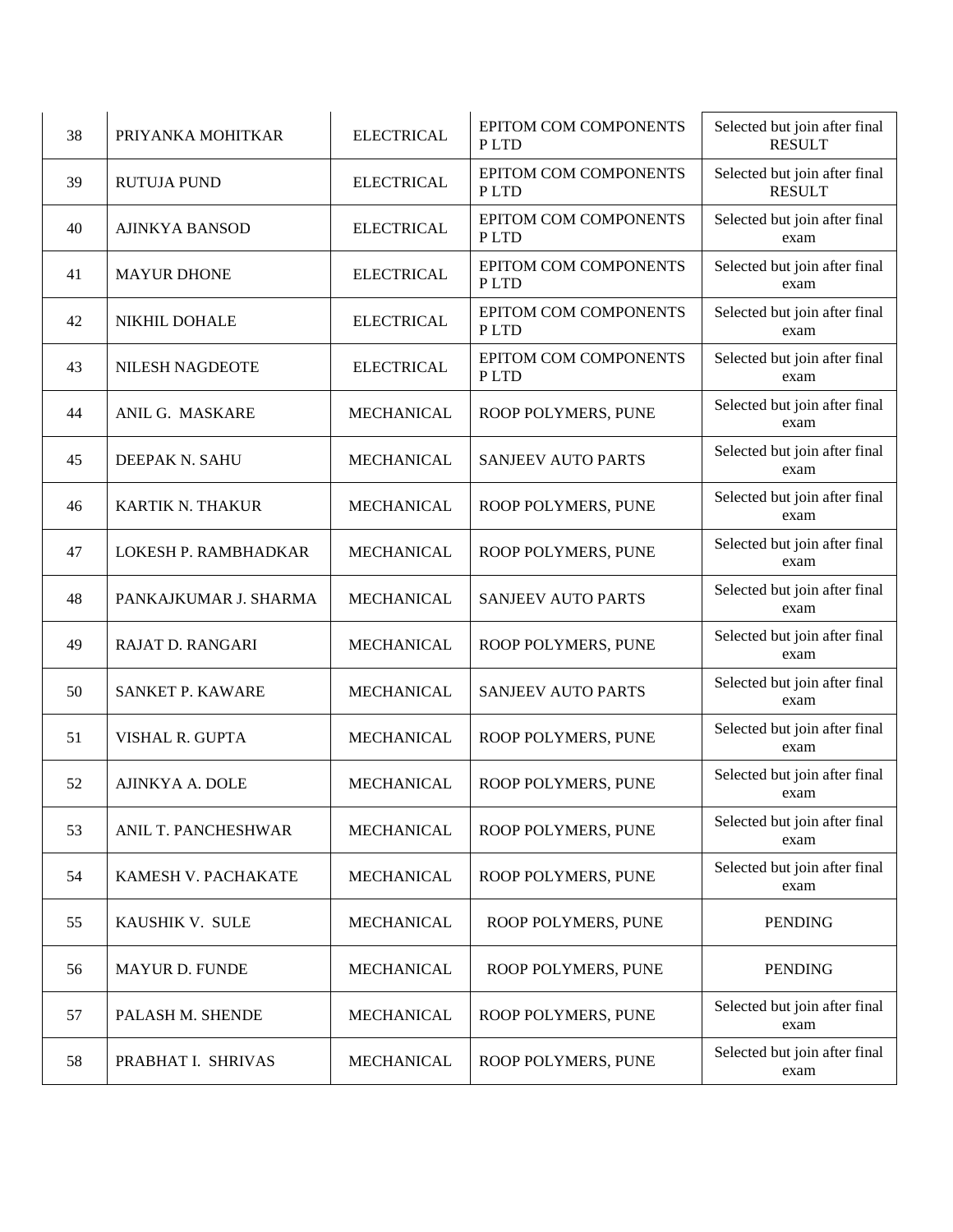| 59 | RAHULKUMAR PASWAN          | <b>MECHANICAL</b> | ROOP POLYMERS, PUNE                | Selected but join after final<br>exam |
|----|----------------------------|-------------------|------------------------------------|---------------------------------------|
| 60 | <b>SAGAR B. LOKHANDE</b>   | <b>MECHANICAL</b> | ROOP POLYMERS, PUNE                | <b>PENDING</b>                        |
| 61 | SAURABH N. BHAJANE         | <b>MECHANICAL</b> | ROOP POLYMERS, PUNE                | <b>PENDING</b>                        |
| 62 | YOGESHSINGH R. RATHOD      | <b>MECHANICAL</b> | ROOP POLYMERS, PUNE                | <b>PENDING</b>                        |
| 63 | <b>RAVINDRA R. BARMASE</b> | <b>MECHANICAL</b> | ROOP POLYMERS, PUNE                | Selected but join after final<br>exam |
| 64 | <b>SHUBHAM CHIMOTE</b>     | <b>MECHANICAL</b> | ROOP POLYMERS, PUNE                | Selected but join after final<br>exam |
| 65 | <b>ARVIND MAHURE</b>       | <b>MECHANICAL</b> | <b>SANJEEV AUTO PARTS</b>          | Selected but join after final<br>exam |
| 66 | DEEPAK SAHU                | <b>MECHANICAL</b> | <b>SANJEEV AUTO PARTS</b>          | Selected but join after final<br>exam |
| 67 | NITESH SHARMA              | <b>MECHANICAL</b> | <b>SANJEEV AUTO PARTS</b>          | Selected but join after final<br>exam |
| 68 | <b>ANIKET MOHITE</b>       | <b>MECHANICAL</b> | ROOP POLYMERS, PUNE                | Selected but join after final<br>exam |
| 69 | <b>AKSHAY PALKURTIWAR</b>  | <b>MECHANICAL</b> | ROOP POLYMERS, PUNE                | Selected but join after final<br>exam |
| 70 | SHUBHANGI MUREKAR          | <b>MECHANICAL</b> | ROOP POLYMERS, PUNE                | Selected but join after final<br>exam |
| 71 | <b>ULHAS VARMA</b>         | <b>MECHANICAL</b> | <b>SANJEEV AUTO PARTS</b>          | Selected but join after final<br>exam |
| 72 | <b>BHUSHAN KAWARE</b>      | <b>MECHANICAL</b> | <b>SANJEEV AUTO PARTS</b>          | Selected but join after final<br>exam |
| 73 | NIDHI PATIL                | <b>ETC</b>        | <b>EPITOME COMPONENTS</b><br>PLTD. | Selected but join after final<br>exam |
| 74 | NAGESH NAGPURE             | <b>ETC</b>        | EPITOME COMPONENTS<br>PLTD.        | Selected but join after final<br>exam |
| 75 | <b>RAHUL PATIL</b>         | <b>ETC</b>        | EPITOME COMPONENTS<br>PLTD.        | Selected but join after final<br>exam |
| 76 | SONALI GHASAD              | <b>ETC</b>        | EPITOME COMPONENTS<br>PLTD.        | Selected but join after final<br>exam |
| 77 | <b>KIRAN MENGHRE</b>       | CSE               | <b>SANJEEV AUTO PARTS</b>          | Selected but join after final<br>exam |
| 78 | NAYANA MANDADE             | CSE               | <b>SANJEEV AUTO PARTS</b>          | Selected but join after final<br>exam |
| 79 | PARNIKA ZADE               | CSE               | SANJEEV AUTO PARTS                 | Selected but join after final<br>exam |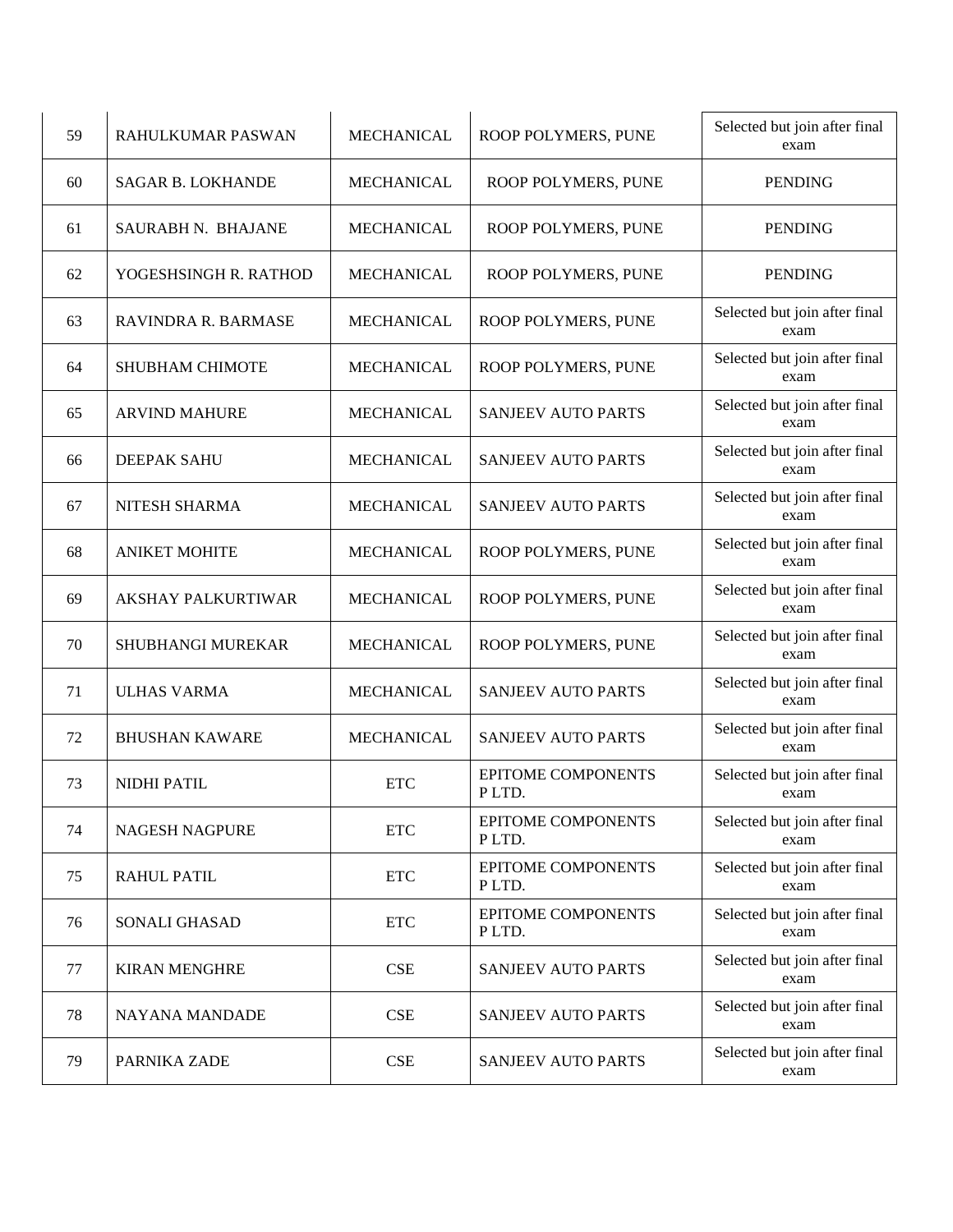| 80  | POOJA BHAGAT                          | CSE               | <b>EPITOME COMPONENTS P</b><br>LTD.         | Selected but join after final<br>exam |
|-----|---------------------------------------|-------------------|---------------------------------------------|---------------------------------------|
| 81  | PRANJU NIRWAN                         | <b>CSE</b>        | <b>EPITOME COMPONENTS P</b><br>LTD.         | Selected but join after final<br>exam |
| 82  | SHEETAL AWATHE                        | CSE               | <b>EPITOME COMPONENTS P</b><br>LTD.         | Selected but join after final<br>exam |
| 83  | <b>SHUBHANGI</b><br><b>BHAGWATKAR</b> | CSE               | <b>EPITOME COMPONENTS P</b><br>LTD.         | Selected but join after final<br>exam |
| 84  | ROHIT SATPUDE                         | CSE               | <b>EPITOME COMPONENTS P</b><br>LTD.         | Selected but join after final<br>exam |
| 85  | <b>RANJAN YEMDE</b>                   | <b>MECHANICAL</b> | ROOP POLYMERS, PUNE                         | Selected join before<br>25.04.19      |
| 86  | NIKHILESH KUMAR<br><b>BHOYAR</b>      | <b>MECHANICAL</b> | ROOP POLYMERS, PUNE                         | Selected join before<br>25.04.19      |
| 87  | SHEIKH JUNAID AHMAD                   | <b>MECHANICAL</b> | ROOP POLYMERS, PUNE                         | Selected join before<br>25.04.19      |
| 88  | <b>GANGAPRASAD PERODIYA</b>           | <b>MECHANICAL</b> | ROOP POLYMERS, PUNE                         | Selected joing before<br>25.04.19     |
| 89  | <b>GAURAO KAMDI</b>                   | <b>MECHANICAL</b> | ROOP POLYMERS, PUNE                         | Selected but join after final<br>exam |
| 90  | <b>ABHIJEET TAYADE</b>                | <b>MECHANICAL</b> | ROOP POLYMERS, PUNE                         | Selected but join after final<br>exam |
| 91  | <b>B. HEMAPRABHU</b>                  | <b>MECHANICAL</b> | ROOP POLYMERS, PUNE                         | Selected but join after final<br>exam |
| 92  | <b>VIKRANT MULE</b>                   | <b>MECHANICAL</b> | ROOP POLYMERS, PUNE                         | Selected but join after final<br>exam |
| 93  | <b>BHUSHAN BHOPAYE</b>                | <b>MECHANICAL</b> | SANJEEV AUTO PARTS,<br><b>AURANGABAD</b>    | Selected but join after final<br>exam |
| 94  | <b>VAIBHAV KARALE</b>                 | <b>MECHANICAL</b> | SANJEEV AUTO PARTS,<br><b>AURANGABAD</b>    | Selected but join after final<br>exam |
| 95  | <b>CHANDAN SINGH</b>                  | MECHANICAL        | SANJEEV AUTO PARTS,<br><b>AURANGABAD</b>    | Selected but join after final<br>exam |
| 96  | SAURABH BARDIKAR                      | MECHANICAL        | SANJEEV AUTO PARTS,<br><b>AURANGABAD</b>    | Selected but join after final<br>exam |
| 97  | <b>CHETAN NEWARE</b>                  | MECHANICAL        | SANJEEV AUTO PARTS,<br><b>AURANGABAD</b>    | Selected but join after final<br>exam |
| 98  | SHRIKANT SATISAHARE                   | MECHANICAL        | LAXMI AGNI COMPONENTS,<br><b>AURANGABAD</b> | Selected but join after final<br>exam |
| 99  | ROHIT DAROTE                          | MECHANICAL        | SANJEEV AUTO PARTS,<br><b>AURANGABAD</b>    | Selected but join after final<br>exam |
| 100 | PRATIK PATIL                          | MECHANICAL        | ROOP POLYMERS, PUNE                         | Selected but join after final<br>exam |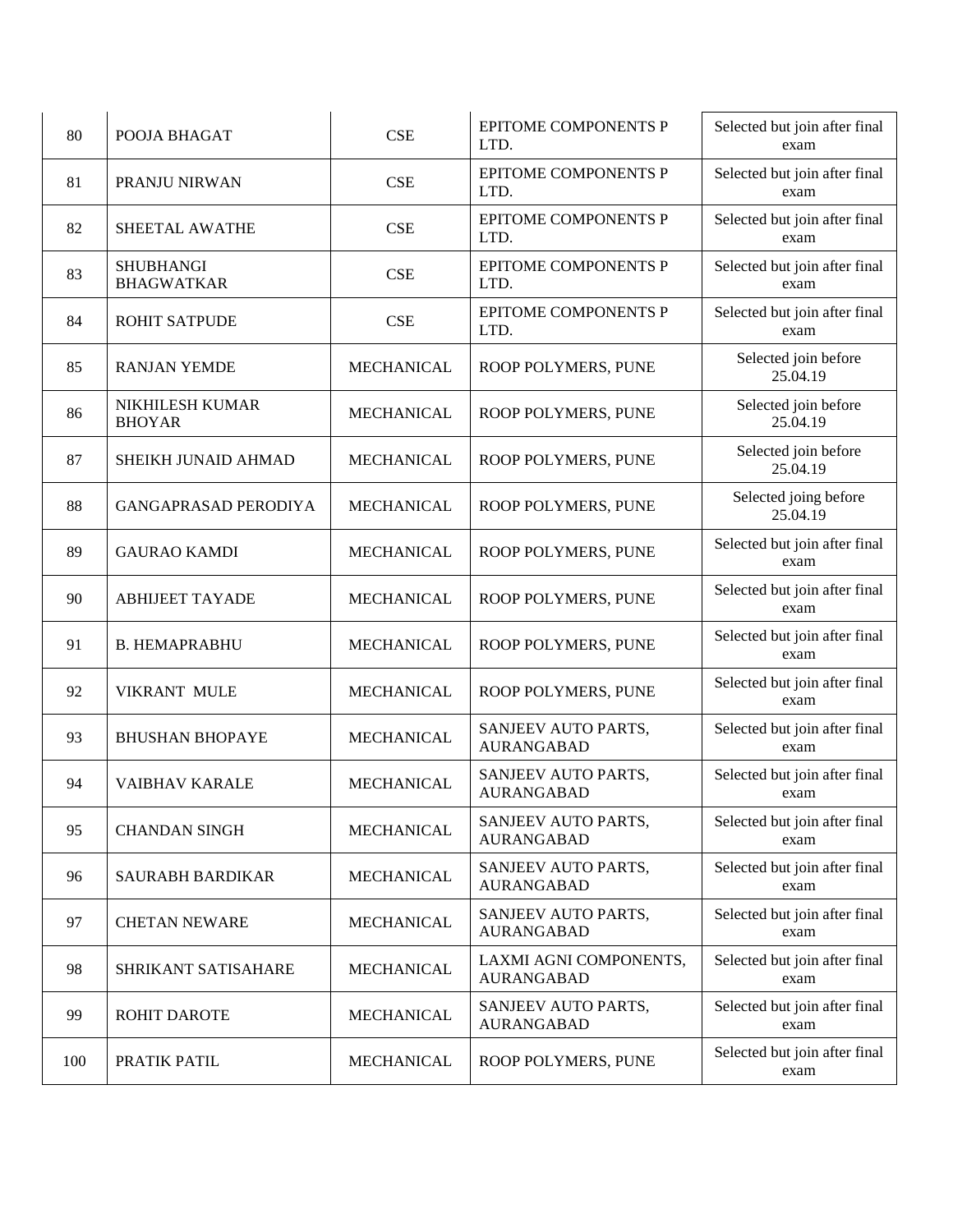| 101 | <b>AKHILESH RAUT</b>        | <b>MECHANICAL</b> | <b>AURANGABAD</b>                        | Selected but join after final<br>exam |
|-----|-----------------------------|-------------------|------------------------------------------|---------------------------------------|
| 102 | <b>SAHIL KHAIRE</b>         | <b>MECHANICAL</b> | ROOP POLYMERS, PUNE                      | Selected but join after final<br>exam |
| 103 | <b>SHAHID SHARIF SHEIKH</b> | <b>MECHANICAL</b> | ROOP POLYMERS, PUNE                      | Selected join before<br>25.04.19      |
| 104 | <b>GAURAV PATMASE</b>       | <b>MECHANICAL</b> | ROOP POLYMERS, PUNE                      | Selected join before<br>25.04.19      |
| 105 | <b>ARPIT RAMTEKE</b>        | <b>MECHANICAL</b> | ROOP POLYMERS, PUNE                      | Selected but join after final<br>exam |
| 106 | <b>AKASH BONDRE</b>         | <b>MECHANICAL</b> | SANJEEV AUTO PARTS,<br><b>AURANGABAD</b> | Selected but join after final<br>exam |
| 107 | PRASHANT PODDAR             | <b>MECHANICAL</b> | SANJEEV AUTO PARTS,<br><b>AURANGABAD</b> | Selected but join after final<br>exam |
| 108 | <b>SHIVAM KAYARKAR</b>      | <b>MECHANICAL</b> | SANJEEV AUTO PARTS,<br><b>AURANGABAD</b> | Selected but join after final<br>exam |
| 109 | <b>SURAJ CHACHERKAR</b>     | <b>MECHANICAL</b> | SANJEEV AUTO PARTS,<br><b>AURANGABAD</b> | Selected but join after final<br>exam |
| 110 | RUPESH DESHMUKH             | <b>MECHANICAL</b> | SANJEEV AUTO PARTS,<br><b>AURANGABAD</b> | Selected but join after final<br>exam |
| 111 | <b>NIKHIL SAHARE</b>        | <b>MECHANICAL</b> | SANJEEV AUTO PARTS,<br><b>AURANGABAD</b> | Selected but join after final<br>exam |
| 112 | AFREEM SHABIR SHEIKH        | <b>MECHANICAL</b> | SANJEEV AUTO PARTS,<br><b>AURANGABAD</b> | Selected but join after final<br>exam |
| 113 | MD. ADNAN                   | <b>MECHANICAL</b> | SANJEEV AUTO PARTS,<br><b>AURANGABAD</b> | Selected but join after final<br>exam |
| 114 | <b>ZUBIR AKHTAR</b>         | <b>MECHANICAL</b> | SANJEEV AUTO PARTS,<br><b>AURANGABAD</b> | Selected but join after final<br>exam |
| 115 | <b>SALMAN AKHTAR</b>        | <b>MECHANICAL</b> | SANJEEV AUTO PARTS,<br><b>AURANGABAD</b> | Selected joing before<br>25.04.19     |
| 116 | <b>SAURABH CHAPLE</b>       | MECHANICAL        | SANJEEV AUTO PARTS,<br><b>AURANGABAD</b> | Selected join before<br>25.04.19      |
| 117 | SHUBHAM JILHORKAR           | MECHANICAL        | SANJEEV AUTO PARTS,<br><b>AURANGABAD</b> | Selected but join after final<br>exam |
| 118 | PRANALI KHONDEKAR           | <b>MECHANICAL</b> | SANJEEV AUTO PARTS,<br><b>AURANGABAD</b> | pending                               |
| 119 | <b>RAVINA MATELKAR</b>      | MECHANICAL        | SANJEEV AUTO PARTS,<br><b>AURANGABAD</b> | pending                               |
| 120 | RUPESH DESHMUKH             | MECHANICAL        | SANJEEV AUTO PARTS,<br><b>AURANGABAD</b> | Selected but join after final<br>exam |
| 121 | YOGESH CHAMAT               | MECHANICAL        | SANJEEV AUTO PARTS,<br><b>AURANGABAD</b> | Selected join before<br>25.04.19      |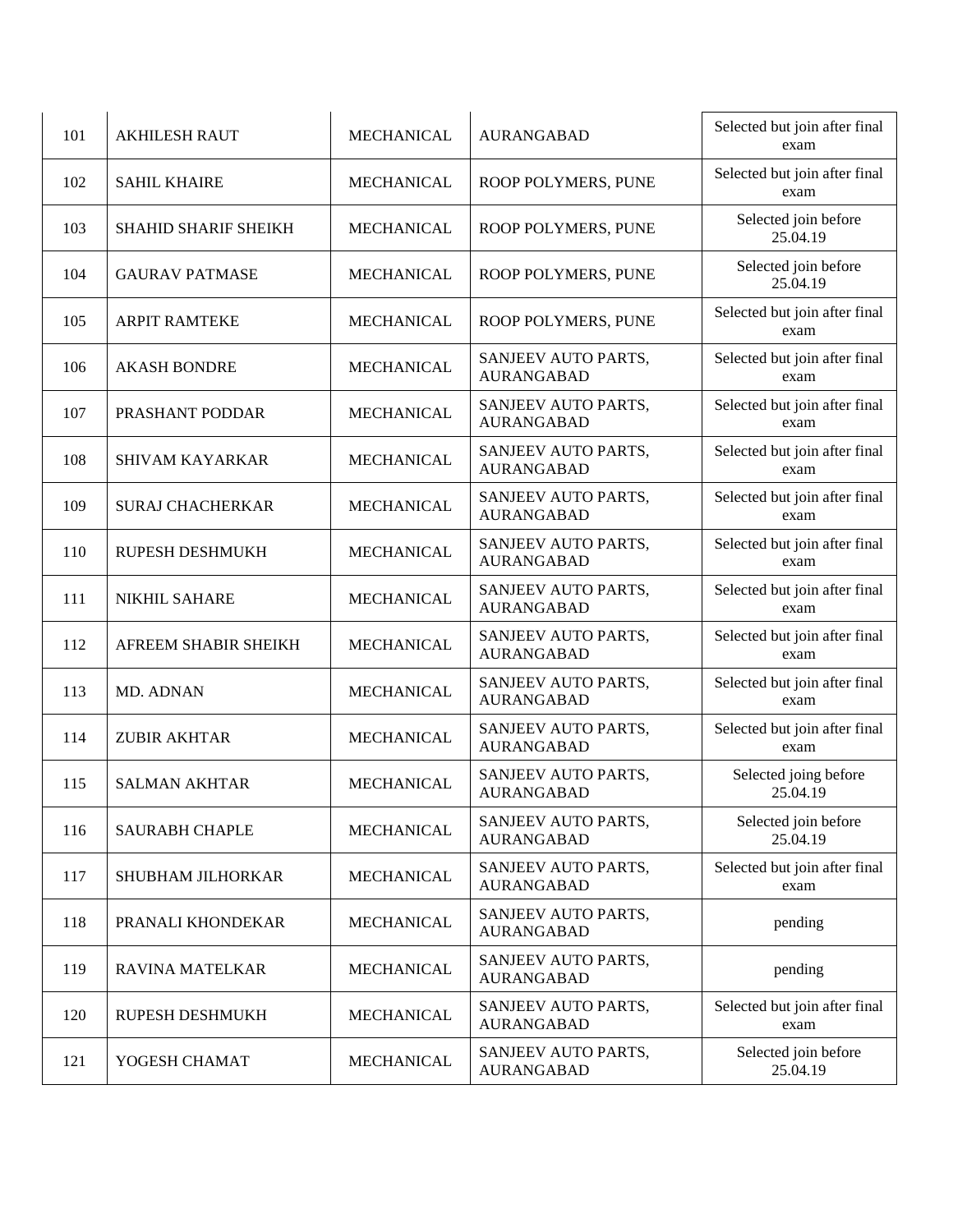| 122 | <b>KALPANA GHODE</b>                  | <b>CIVIL</b>      | BHARUKA CONSTRUCTION,<br>MIDC,<br><b>AURANGABAD</b>        | pending                                 |
|-----|---------------------------------------|-------------------|------------------------------------------------------------|-----------------------------------------|
| 123 | <b>MUKESH SATAK</b>                   | <b>CIVIL</b>      | BHARUKA CONSTRUCTION,<br>MIDC,<br><b>AURANGABAD</b>        | Selected / Confirmation<br>after result |
| 124 | <b>SACHIN THAWKAR</b>                 | <b>CIVIL</b>      | BHARUKA CONSTRUCTION,<br>MIDC,<br><b>AURANGABAD</b>        | Selected / Confirmation<br>after result |
| 125 | <b>RASHID SAJID SHEIKH</b>            | <b>CIVIL</b>      | <b>BHARUKA</b><br>CONSTRUCTION, MIDC,<br><b>AURANGABAD</b> | Selected / Confirmation<br>after result |
| 126 | <b>JAYENDRA MENDHE</b>                | <b>CIVIL</b>      | <b>BHARUKA</b><br>CONSTRUCTION,<br>MIDC, AURANGABAD        | Selected / Confirmation<br>after result |
| 127 | <b>SAURABH TEMBHARE</b>               | <b>CIVIL</b>      | BHARUKA CONSTRUCTION,<br>MIDC,<br><b>AURANGABAD</b>        | Selected / Confirmation<br>after result |
| 128 | <b>SHUBHAM SARVE</b>                  | <b>CIVIL</b>      | BHARUKA CONSTRUCTION,<br>MIDC,<br><b>AURANGABAD</b>        | Selected / Confirmation<br>after result |
| 129 | <b>ASHISH WASAKE</b>                  | <b>CIVIL</b>      | BHARUKA CONSTRUCTION,<br>MIDC,<br><b>AURANGABAD</b>        | pending                                 |
| 130 | MD. RASHID MD. SAJID<br><b>SHEIKH</b> | <b>CIVIL</b>      | BHARUKA CONSTRUCTION,<br>MIDC,<br><b>AURANGABAD</b>        | Selected / Confirmation<br>after result |
| 131 | PRADEEP MANE                          | <b>ELECTRICAL</b> | EPITOME COMPONENTS,<br><b>AHMADNAGAR</b>                   | Selected but join after final<br>exam   |
| 132 | <b>MASHESH PISE</b>                   | <b>ELECTRICAL</b> | EPITOME COMPONENTS,<br><b>AHMADNAGAR</b>                   | Selected but join after final<br>exam   |
| 133 | <b>NARESH NEWARE</b>                  | <b>ELECTRICAL</b> | EPITOME COMPONENTS,<br><b>AHMADNAGAR</b>                   | Selected but join after final<br>exam   |
| 134 | <b>MANTHAN FUKAT</b>                  | <b>ELECTRICAL</b> | EPITOME COMPONENTS,<br><b>AHMADNAGAR</b>                   | Selected but join after final<br>exam   |
| 135 | MONIKA DAHARWAL                       | <b>ELECTRICAL</b> | EPITOME COMPONENTS,<br><b>AHMADNAGAR</b>                   | Selected but join after final<br>exam   |
| 136 | <b>SHUBHAM POGLE</b>                  | <b>ELECTRICAL</b> | EPITOME COMPONENTS,<br><b>AHMADNAGAR</b>                   | Selected but join after final<br>exam   |
| 137 | RUCHIKA WAGDARKAR                     | <b>ELECTRICAL</b> | EPITOME COMPONENTS,<br><b>AHMADNAGAR</b>                   | Selected but join after final<br>exam   |
| 138 | <b>ANIKET LONARE</b>                  | <b>ELECTRICAL</b> | EPITOME COMPONENTS,<br><b>AHMADNAGAR</b>                   | Selected but join after final<br>exam   |
| 139 | <b>BHARTI RAUT</b>                    | <b>ELECTRICAL</b> | EPITOME COMPONENTS,<br><b>AHMADNAGAR</b>                   | Selected but join after final<br>exam   |
| 140 | POOJA WANJARI                         | <b>ELECTRICAL</b> | EPITOME COMPONENTS,<br><b>AHMADNAGAR</b>                   | Selected but join after final<br>exam   |
| 141 | KUNAL UTANE                           | <b>ELECTRICAL</b> | EPITOME COMPONENTS,<br><b>AHMADNAGAR</b>                   | Selected but join after final<br>exam   |